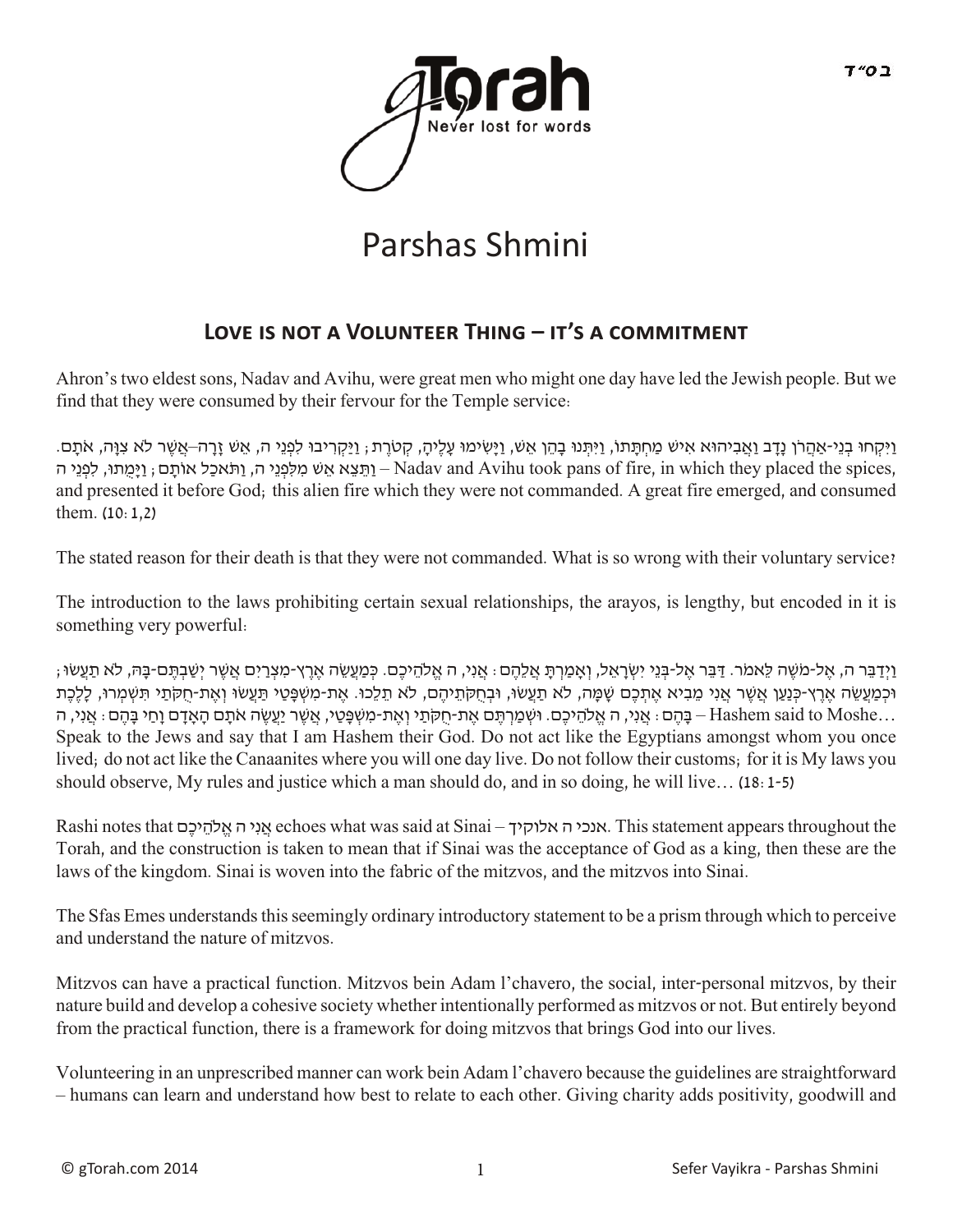brotherhood to the world, whether intended as the mitzva of tzedaka or not. But when it comes to the divine, volunteering can be very dangerous and destructive. An extreme example is the story of Lot and his daughters – the best intentions can twist and warp something beautiful into something gruesome.

A superficial analogy; imagine a newlywed man whose wife's birthday approaches. He desires to give her an extravagant bouquet of flowers to show her a glimmer how special and important she is to him. Her favourite flowers are white tulips, which was why she had chosen them for their wedding. On her birthday, he surprises her with an ornate arrangement of red roses. How she responds is irrelevant, although parenthetically, one would hope she may appreciate them. The salient point is that although he certainly means well; and they may be beautiful; and they may express his feelings better; but a relationship is inherently mutual, and the type flower that she likes best is not a secret.

This may be the reason the lesson is taught by the laws of forbidden relationships – love and passion may seem so real, that they gloss over a fatal flaw. We cannot do what we feel like when we feel like – this is the ultimate form of narcissism and self-worship. Love is not a volunteer thing; it is a commitment. We are beseeched to not be like everyone else; we have very specific duties and instructions. An employee will work rain or shine; a volunteer can simply quit and it doesn't matter!

The stated reason that Nadav and Avihu died takes on a very literal meaning in this context:

אַט זַרָה אֲשֶר לֹא צִוָּה אֹתָם- Alien fire they were not commanded...

The Torah allows people to volunteer sacrifices in the name of different things, but their type and class of offering was not one of them. This represents something foreign, sinister, and  $\eta$ יַרָה – alien.

We cannot presume to know the workings of the metaphysical. Hashem is beyond our existence, and beyond our understanding; we cannot unilaterally reach out. But through the Torah, mitzvos and Halacha, we can earn the gift of a relationship with the Creator. All we know, and all we can know, about God, is what He tells us, because once, He reached in; so everything must fit into that framework. It is delusional to think that we can make God happy; we cannot change Him in any way. The small wisp of insight into how to relate to God is through Torah – literally, "The Instructions".

The way to engage and develop the relationship for all it can be, is ם ֶה ָבּ י ַחָו – to live a life committed to and imbued with Torah, being shining ambassadors and representatives of God in this world.

When people depart from interactions with you, is that what goes through their minds?

## **Think it Through**

At the inauguration of the Mishkan, there was a handover process where Moshe gave the post he had filled for 7 days to Ahron, where Ahron offered sacrifices as part of his new role:

וַיִּשָּׂא אַהֲרֹן אֶת [ידו] יָדָיו אֶל הַעָם וַיִּבְרְכֶם וַיְרֵד מֵעֲשׂת הַחַטָּאת וְהַעֹּלֶה וְהַשָּׁלָמִים. וַיָּבֹה מֹשֶׁה וְאַהֲרֹן אֶל אֹהֶל מוֹעֵד וַיֵּצְאוּ וַיִּבְרְכוּ descended then He .them blessed and people the towards hands his raised Ahron – אֶ ת הָ עָ ם וַיֵּרָ א כְ בוֹד הֹ' אֶ ל כָּל הָ עָ ם from preparing the offerings. Moshe and Ahron then went into the Tent of Meeting; they came out and blessed the people, and the glory of the Lord appeared to all the people. (9:22,23)